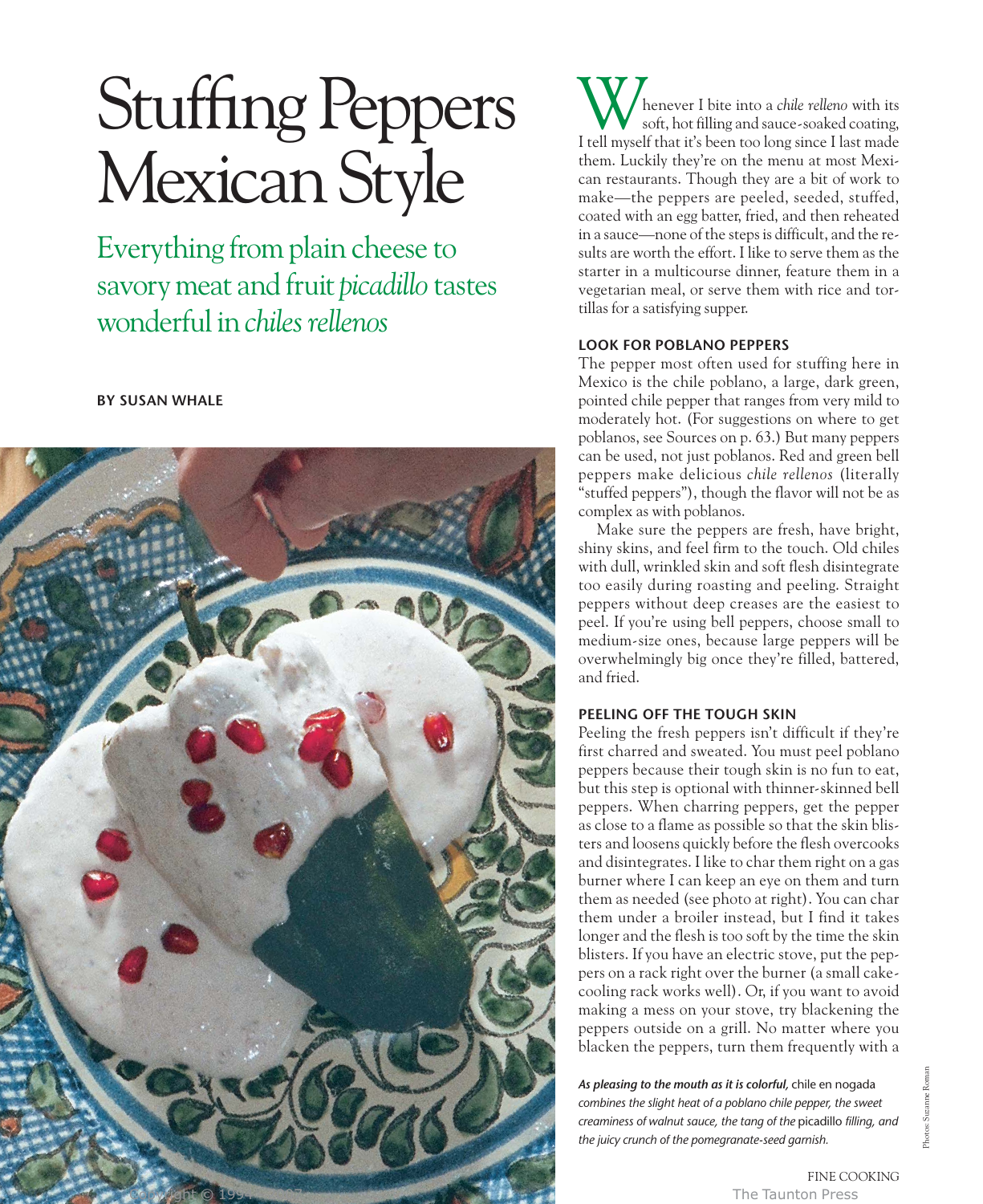pair of tongs so that the skins blister evenly.

As soon as each pepper is charred, put it in a plastic bag along with the other blistered peppers. Twist the bag shut and drape a wet cloth over the bag. Let the peppers sweat for 10 to 15 minutes, and then wash the skins off in a bowl of water or under a running tap. If the skins have been well blistered, they'll come off easily.

After you've peeled the peppers, make a small slit along the length of the pepper just big enough to allow you to snip out the ball of seeds near the stem and remove the thick, whitish veins from the inner walls of the pepper (see photo at right).

Peeled and deveined peppers freeze very well, so it's worth buying large quantities of peppers when they're at their best, peeling the whole batch, and storing them in the freezer to have ready when you want to make *chiles rellenos.* Freeze them flat with a



piece of plastic wrap between each layer so that you can take them out as you need them.

## **STUFFING THE PEPPERS**

Cheese makes a wonderful stuffing for *chiles rellenos;* it's what you'll find most often on menus at Mexican restaurants. Any soft, mild-flavored cheese will do. My two favorite Mexican cheeses to use are *panela* and *manchego.*Cheeses more readily available in the United States that would work well are mozzarella, Monterey Jack, and Gouda.

While cheese is the most common filling in *chiles rellenos,* the possibilities are endless. I like to stuff peppers with sweet-and-sour *picadillo* (recipe on p. 62) and with a mixture of sautéed zucchini, mushrooms, garbanzos, corn, and tomatoes. Other fillings I like are puréed potatoes, refried beans, tuna fish, sardines, risotto, leftover chicken, and sautéed squash blossoms. You can add grated cheese to any of these fillings for additional flavor and to help bind the mixture together so that it doesn't fall out of the chile during frying, but it isn't necessary.

Filling the peppers goes quite quickly. First stick a one- to two-ounce chunk of cheese or a spoonful of the filling into the pepper and close the opening in the pepper. Resist the urge to pack in a lot of filling, because when the pepper's battered and cooked, it will be too much for one person to eat.

Until you've had a bit of practice and can hold the stuffed pepper together with your fingers while you dip and fry it, it helps to fasten the pepper closed with a toothpick. Overlap the cut edges and stick the toothpick through both pieces of flesh. Remember to remove the pick after frying.

The next step is to coat the peppers with flour (see photo on p. 62). I like to season the flour with salt, pepper, and a little powdered chicken bouillon.

*Charring peppers over a flame loosens the tough skin. After the poblano peppers are fully charred, they're put in a plastic bag to sweat for 15 minutes. The blackened skin will slip right off.*

*The pepper needs some flesh near the stem to keep its round shape, so don't cut too close to the stem when removing the seeds.*



A half cup of flour is plenty for six peppers. Dip each stuffed pepper into the flour and pat the pepper to make sure the flour sticks. I find it's easiest to stuff a pepper and immediately cover it with flour while I still have it in my hands.

## **COATING IN BATTER AND FRYING**

When the peppers are stuffed and coated with flour, you'll dip them in a simple batter made only from eggs and then fry them. Since the whipped egg whites in the batter quickly fall back to a liquid state, get everything ready for frying the peppers before you begin to make the batter. Put about an inch and a half of oil into a wide, shallow saucepan or a frying pan. Get out two spatulas or spoons to turn the peppers. A deep-fat fryer will work as long as it's wide enough to reach in with the two spatulas to turn the peppers over. Set a plate covered with several sheets of paper towels near the stove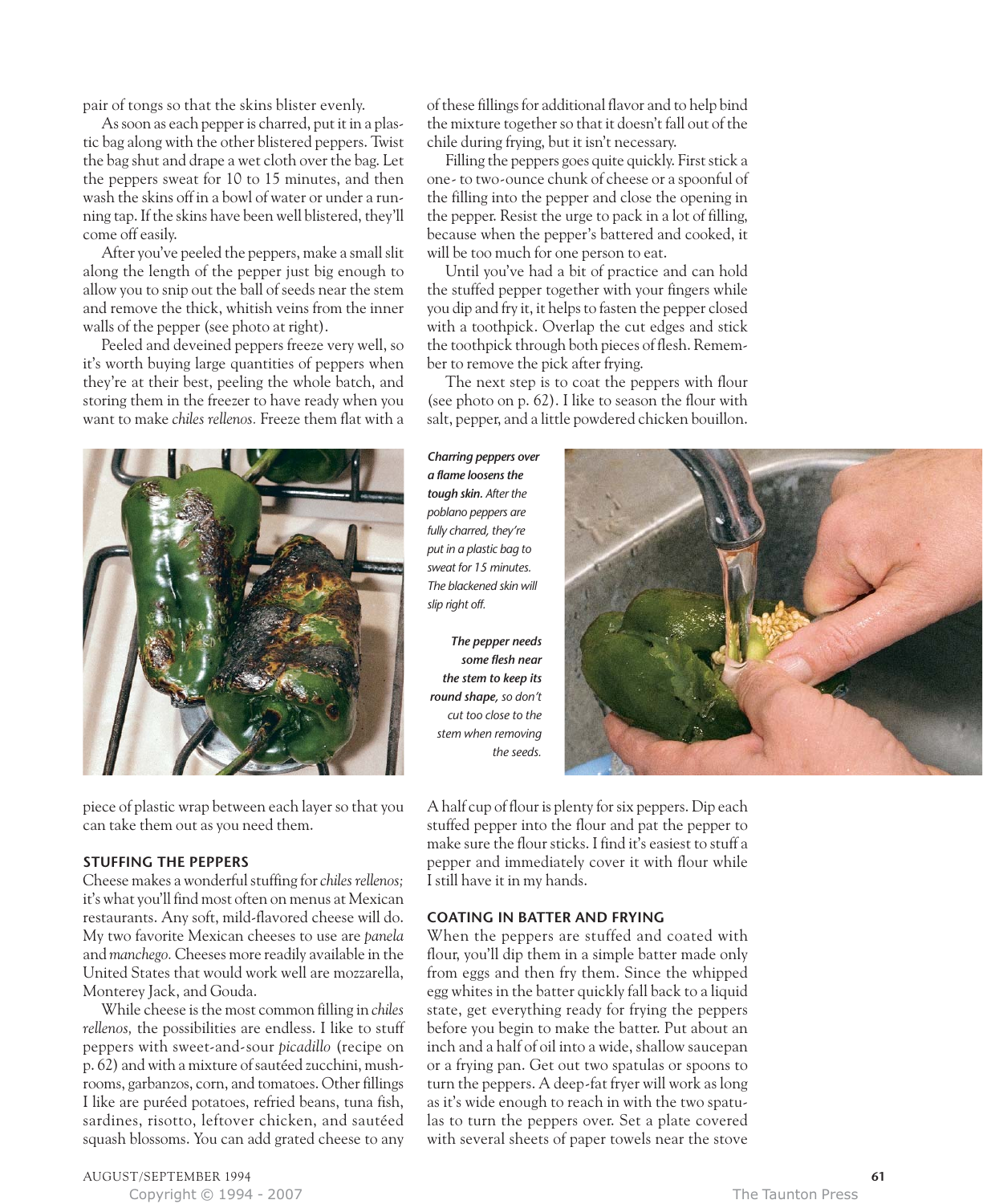

*A coating of flour helps the egg batter stick to the stuffed peppers. These peppers are stuffed with a mixture of meat and fruit called* picadillo.

*A generous battering and quick frying make for a light, nongreasy coating for the stuffed peppers.*

to drain the fried peppers. Heat the oil slowly over moderate heat.

When these items are ready, turn to the eggs. Four large eggs are ample to coat six medium chiles. Carefully separate the whites from the yolks. Lightly whisk the yolks and set them aside. Beat the whites in a clean, dry bowl with a clean whisk or electric mixer until the whites stand up in peaks and stick to the whisk or beaters. Gently fold the yolks into the whites with a fork or a whisk. The mixture should be an even, pale yellow color and have a meringue consistency.

Check to see that the oil is hot enough for frying the peppers by dropping a bit of the egg batter into it. If it sizzles and quickly turns brown, the oil is ready.

Take the peppers one at a time and shake off any excess flour. Immerse the pepper in the egg batter and turn it until it's completely coated (see photo above right). Carefully lay it in the hot oil. If the egg batter doesn't brown in 15 to 20 seconds, turn up the heat a bit, because the longer the pepper sits in the oil, the more grease it will absorb. While the egg batter is browning underneath, splash or spoon oil on the top of the pepper to help set the coating that hasn't cooked yet. Once the bottom is brown, partially turn the pepper with the two spoons or spatulas and continue frying until the pepper is evenly browned on all sides (see photo on opposite page). Remove the peppers from the oil and drain them on the paper towels. It's easier to fry the peppers with two people: one coating and the other frying. If you're working alone, be patient and fry the peppers one by one so that you can turn them frequently to help them keep their shape.

After the chiles have been coated and fried, they are traditionally served covered with a thin tomato sauce (see recipe at right) and accompanied by Mexican rice and tortillas. Since the egg coating isn't meant to be crunchy, the fried peppers hold well for several hours before serving. Reheat the peppers by simmering them in the sauce for a couple of minutes



or arranging the chiles in a microwaveable dish, pouring the hot sauce over them, and heating them in a microwave on high for about four minutes.

Up until now, I've only talked about *chiles rellenos* that are coated with egg, fried, and served hot, but *chiles rellenos* don't have to be fried and can be served cold. In fact, if your peppers fall apart when you peel them, you're better off not cooking them further. Fill them with something that's tasty cold, such as tuna or chicken salad, and serve them on a bed of lettuce covered with a cream, yogurt, or vinaigrette dressing.

A special type of *chiles rellenos* called *chiles en nogada* is stuffed with *picadillo* and covered with a walnut cream sauce (recipes at below and at right). It can be made with or without the batter coating. Garnished with red pomegranate seeds and green parsley, *chiles en nogada* have the colors of the Mexican flag and are great to serve on Mexico's Independence Day, the sixteenth of September (see photo on p. 60).

### *PICADILLO*

#### *(Meat and fruit filling)*

Fruits, nuts, and tomatoes work together to give this meat filling a sweet-and-sour flavor. To make delicious *Chiles en Nogada,* stuff peppers with *picadillo* and cover them with walnut cream sauce. *Enough to stuff 8 to 10 peppers.*

*1⁄2 cup sliced almonds or chopped walnuts 1 small onion, chopped fine 2 cloves garlic, crushed 1 tsp. oil 1 lb. ground pork (or half pork and half beef)*

**62** FINE COOKING